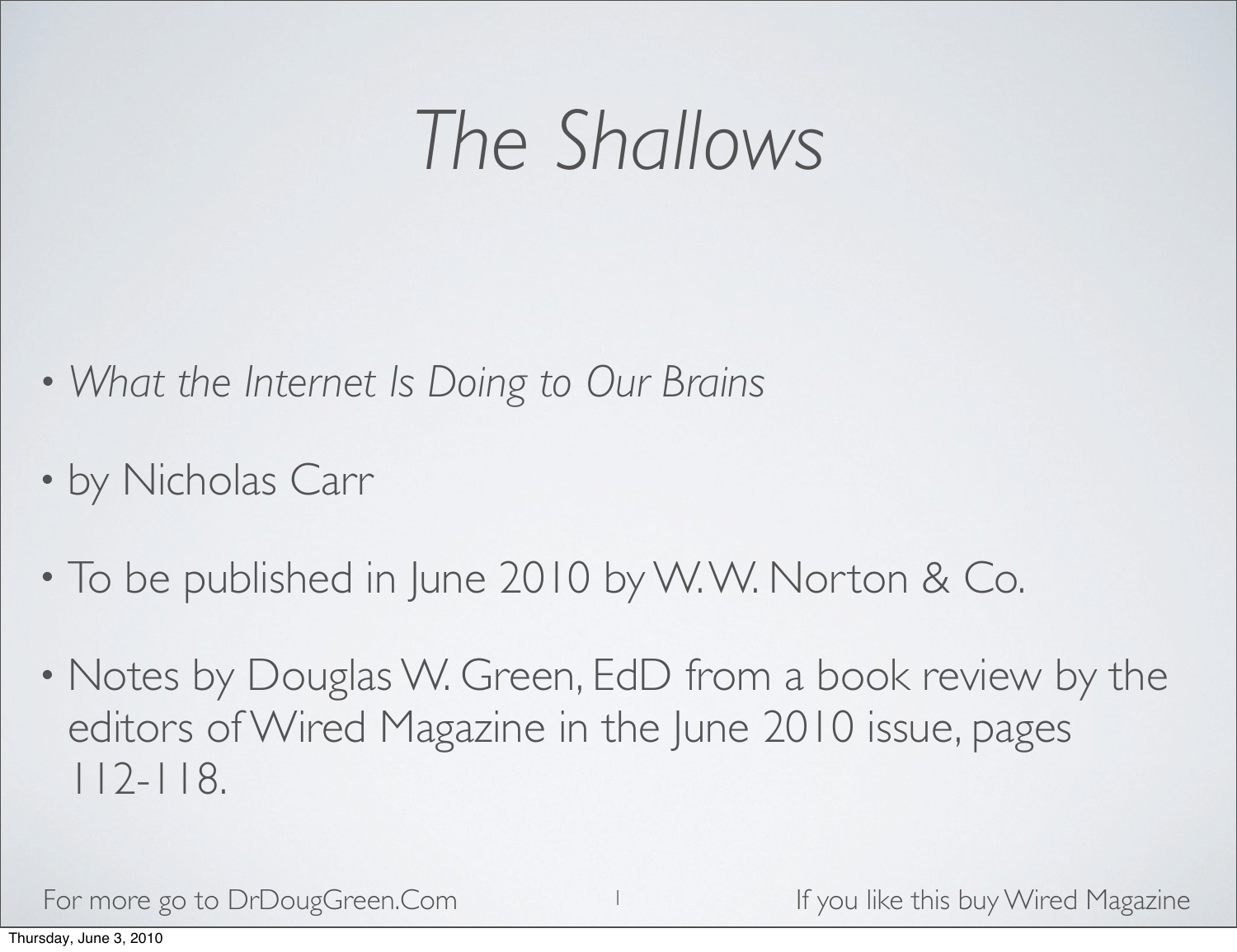## Gary Small's Research - 2007

• Small used whole-brain MRI to see the difference between people who were experienced Internet surfers and those who were not. The surfers had far more extensive brain activity while surfing, especially in the areas of the prefrontal cortex associated with problem solving and decision making. This suggested that the distinctive neural pathways of experienced Web users developed because of their Internet use. After novice users spent an hour a day online, their brain activity resembled that of veteran users. The key question: Is more brain activity better activity?

For more go to DrDougGreen.Com and the state of the this buy Wired Magazine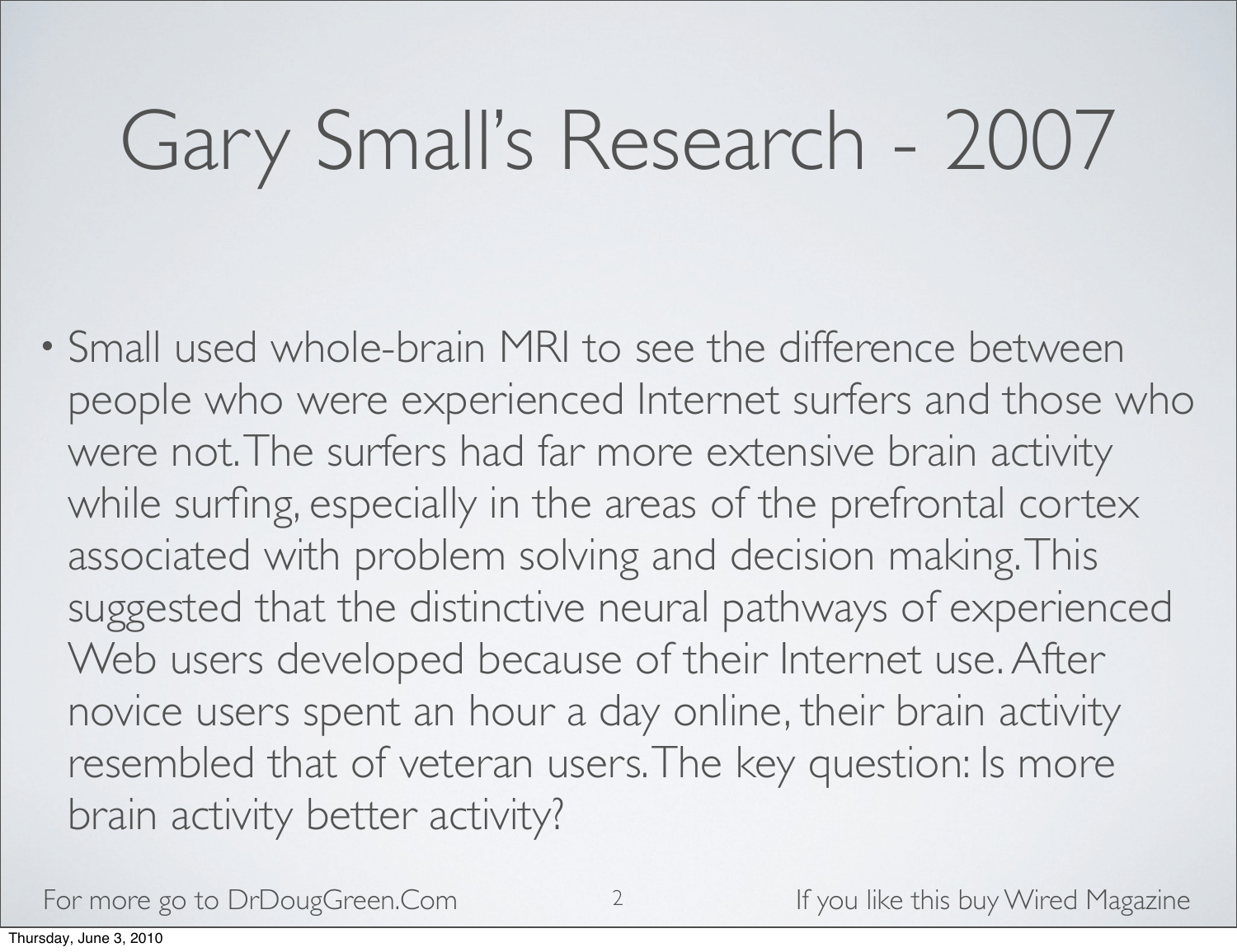# Cognitive Problems of Hypertext

• It looks like when we go online, we enter an environment that promotes cursory reading, hurried and distracted thinking, and superficial learning. Even as the Internet grants us easy access to vast amounts of information, it is turning us into shallower thinkers, literally changing the structure of our brain. By the end of the 1980's, research was painting a picture of the cognitive effects of hypertext. Navigating linked documents entails a lot of mental calisthenics - evaluating hyperlinks, deciding whether to click, adjusting to different formants that are extraneous to the process of reading. Because it disrupts concentration, such activity weakens comprehension.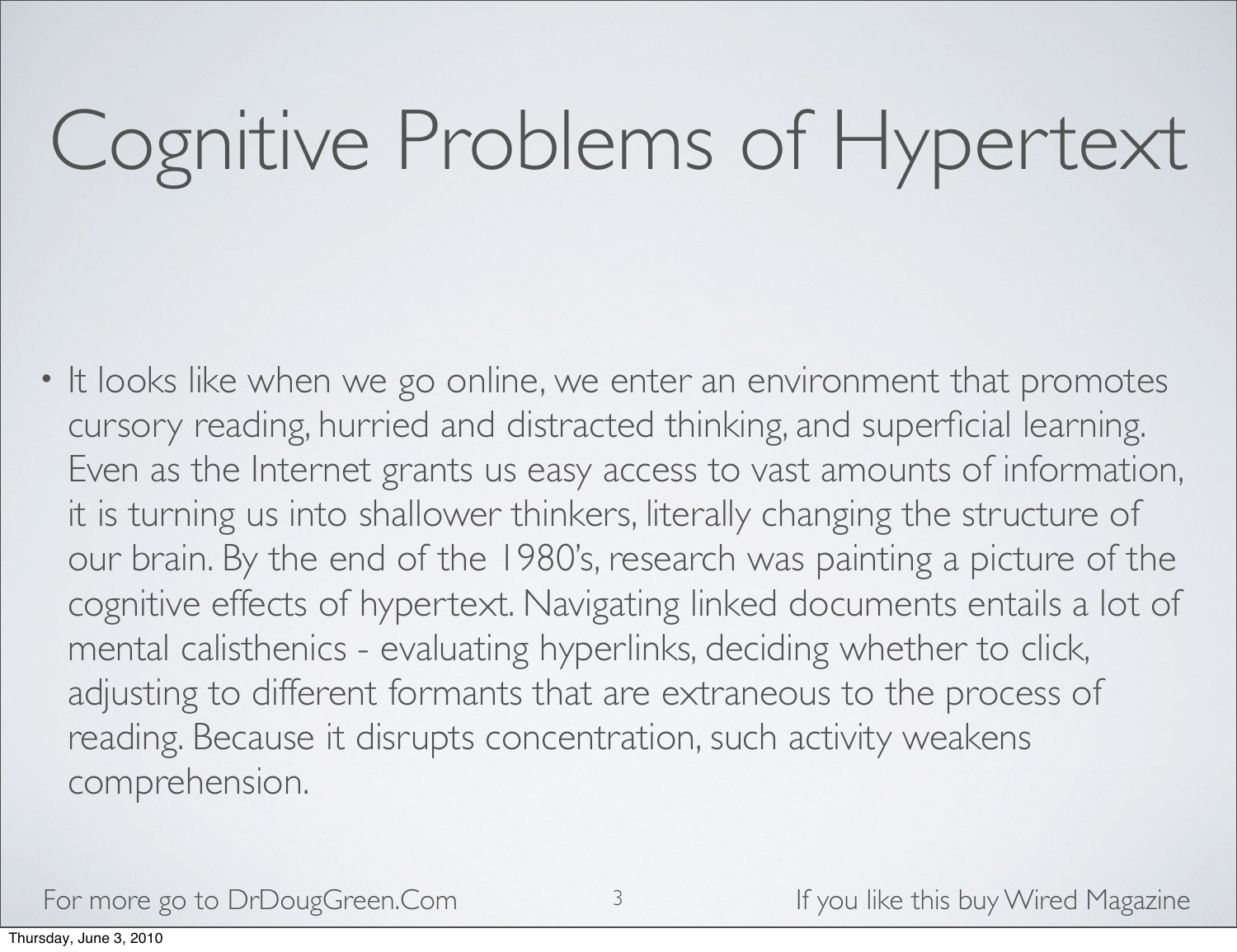### Linear text beats hypertext.

• Research continues to show that people who read linear text comprehend more, remember more, and learn more than those who read text peppered with links. The links add time and confusion to the reading process. Comprehension seems to decline as the number of links increases whether or not people click on them. When a link appears, your brain has to make a choice to click or not, which is distracting. Also, jumping between digital documents impedes understanding. Recent research suggests that surrounding links with images, videos, and ads could be even worse.

For more go to DrDougGreen.Com 4 If you like this buy Wired Magazine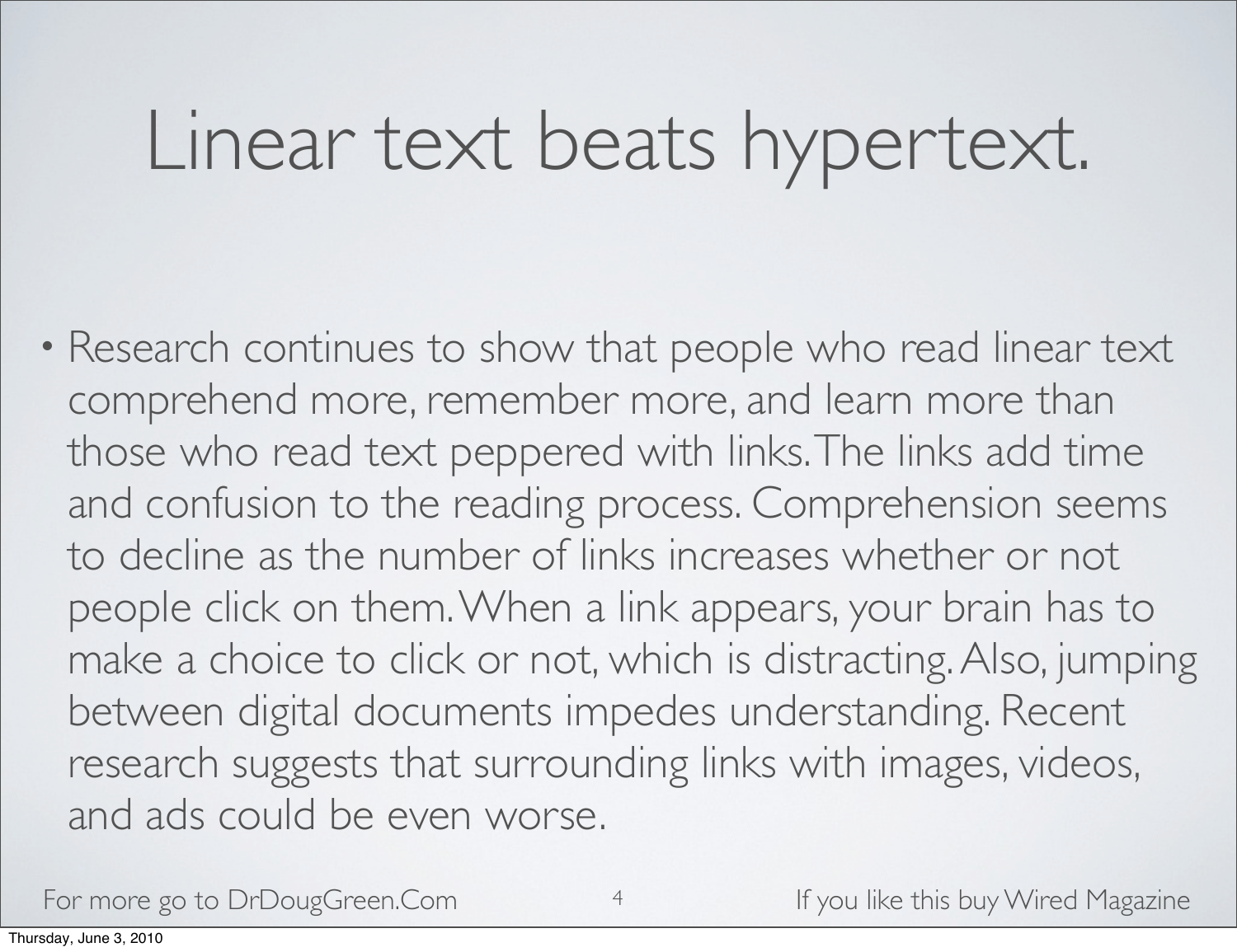#### The short term memory bottleneck

• The passage from working memory to long-term memory forms a bottleneck in our brain. Long-term memory has a great capacity. Working memory can only hold a small amount and it is fragile. A break in our attention can sweep its contents from our mind. On the Net, we face many information sources at once, so we do not face a continuous, coherent stream. Information flowing into our working memory is our *cognitive load*. When the load exceeds our mind's ability to process and store it, we can't translate the new material into conceptual knowledge.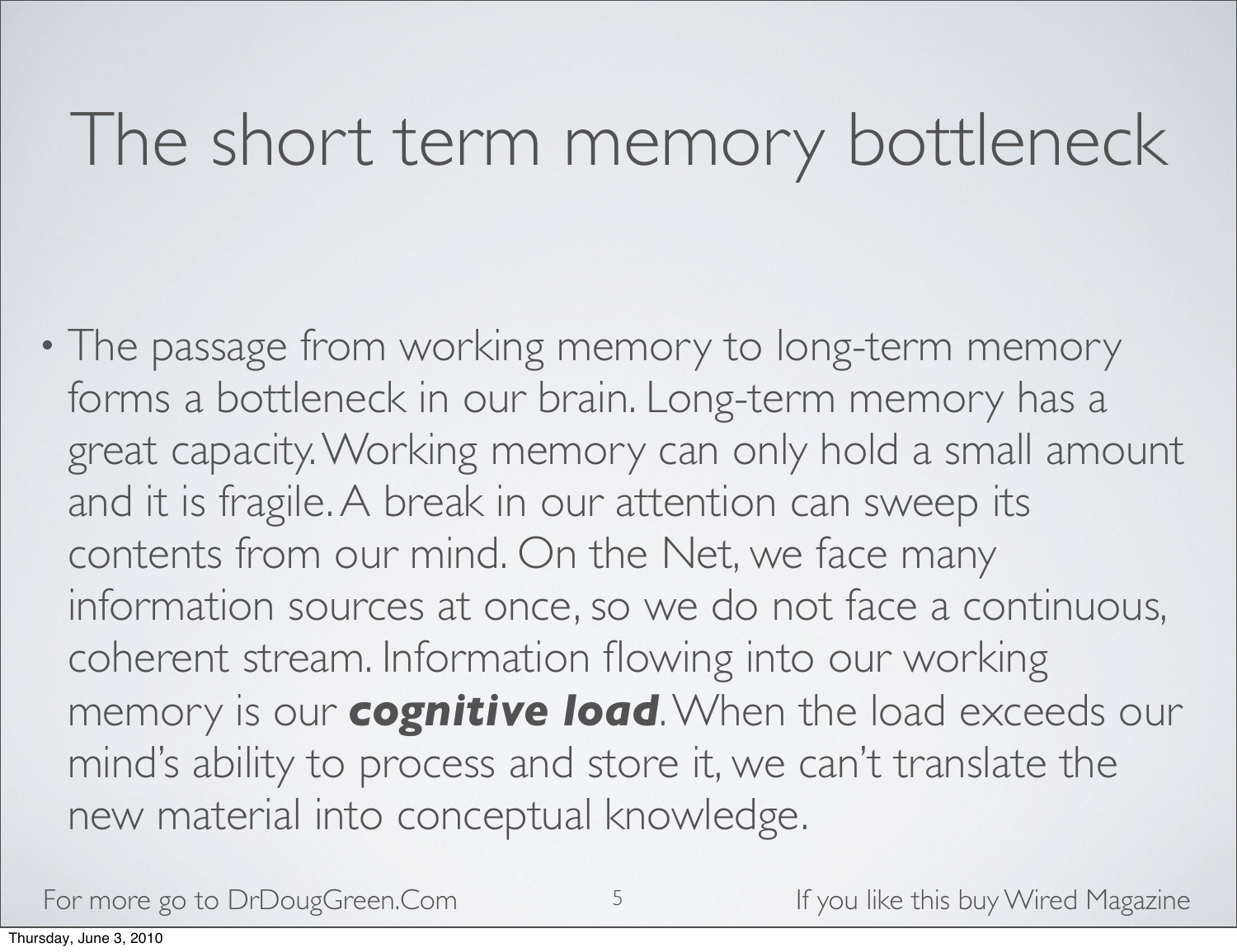## The great interruption

• The Internet is an interruption system. It seizes our attention only to scramble it. Studies show that we read faster and less throughly as soon as we go online. Add checking email every five to ten minutes and it only gets worse. Every time we shift our attention, the brain has to reorient itself, further taxing our mental resources. Switching between just two tasks can add substantially to our cognitive load. On the Internet, where we often juggle several tasks, the switching costs pile ever higher.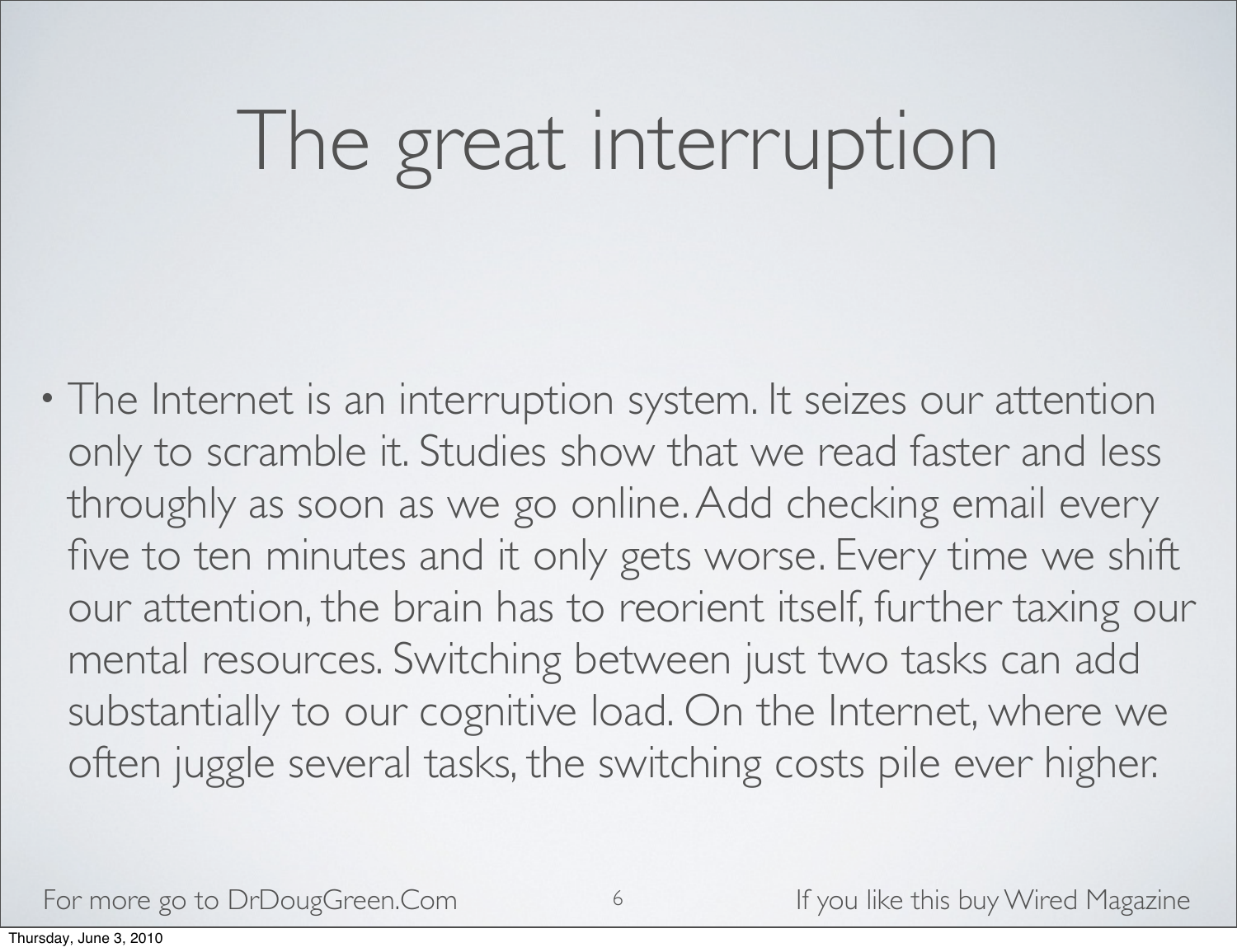## Craving the new

• The stream of new information plays to our natural tendency to overemphasize the immediate. We crave the new even when we know it's trivial. We even ask the Internet to interrupt us in ever more varied ways. We willingly accept the loss of concentration and focus in return for a wealth of compelling, or at least diverting, information. Some people rarely stop to think that it might make more sense to tune out the interruptions.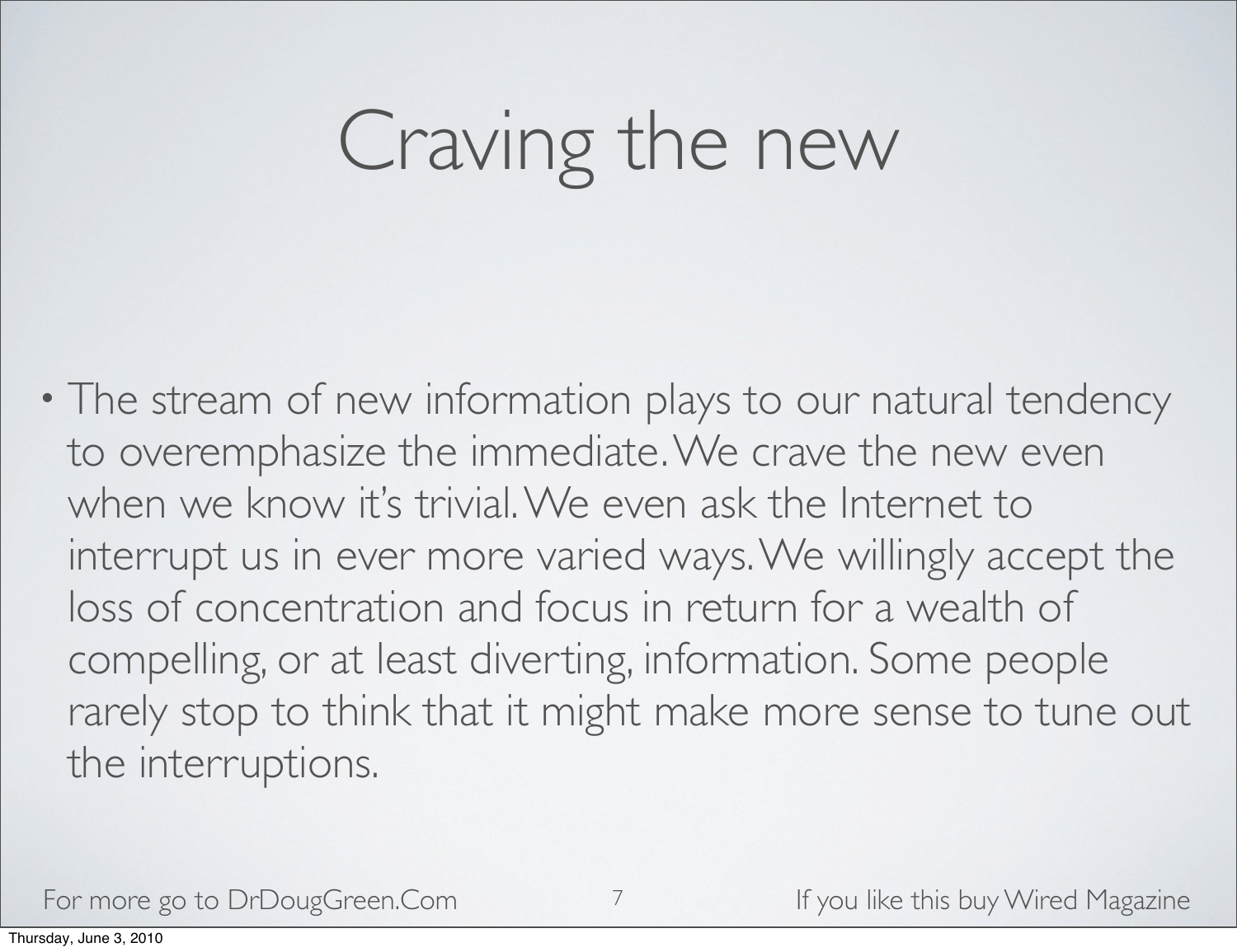# The big trade off

• By surfing a lot, one develops mental functions like eye-hand coordination, reflex response, and the processing of visual cues. It strengthens brain functions related to fast-paced problem-solving, particularly when it requires spotting patterns in a welter of data. Scanning and assessing the trustworthiness of Web page in seconds is a useful trait. As the brain is highly plastic, when we adapt to a new cultural phenomenon, including the use of a new medium, we end up with a different brain. When you exercise circuits devoted to skimming and multitasking, you ignore those used to think deeply.